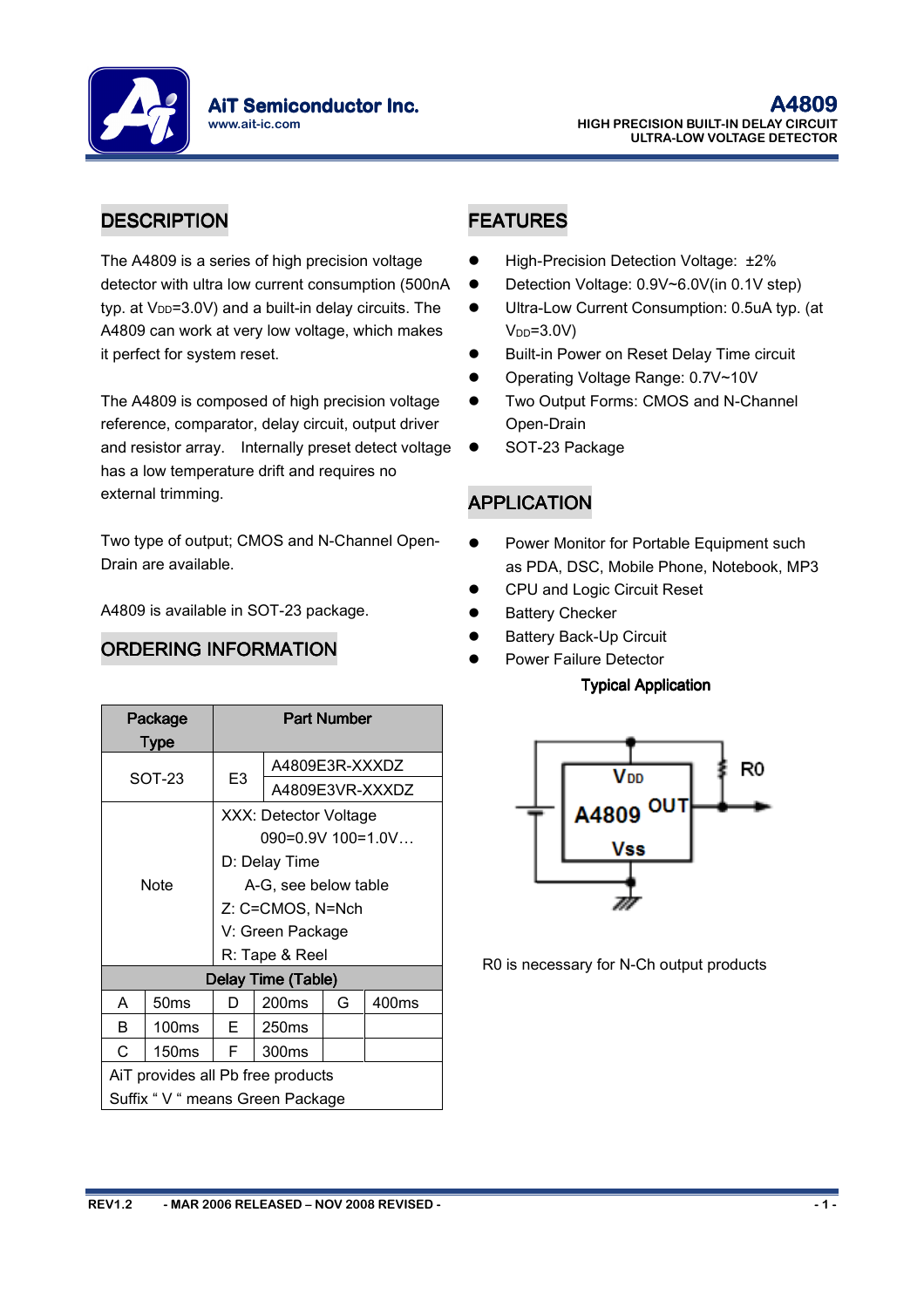

### PIN DESCRIPTION



# ABSOLUTE MAXIMUM RATINGS

| Input Voltage Range        | $0.3V - 12V$          |
|----------------------------|-----------------------|
| Output Voltage Range       | $0.3V - 12V$          |
| Maximum Output Current     | 70 <sub>m</sub> A     |
| Maximum Power Dissipation  | 150mW                 |
| <b>Ambient Temperature</b> | $-40$ ~+70 $\circ$ C  |
| Storage Temperature (Ts)   | $-40$ ~+125 $\circ$ C |
| Lead Temperature and Time  | 260°C, 10S            |

Stresses beyond may cause permanent damage to the device. These are stress ratings only, and functional operation of the device at these or any other conditions beyond those indicated in the Electrical Characteristics is not implied. Exposure to absolute maximum rating conditions for extended periods may affect device reliability.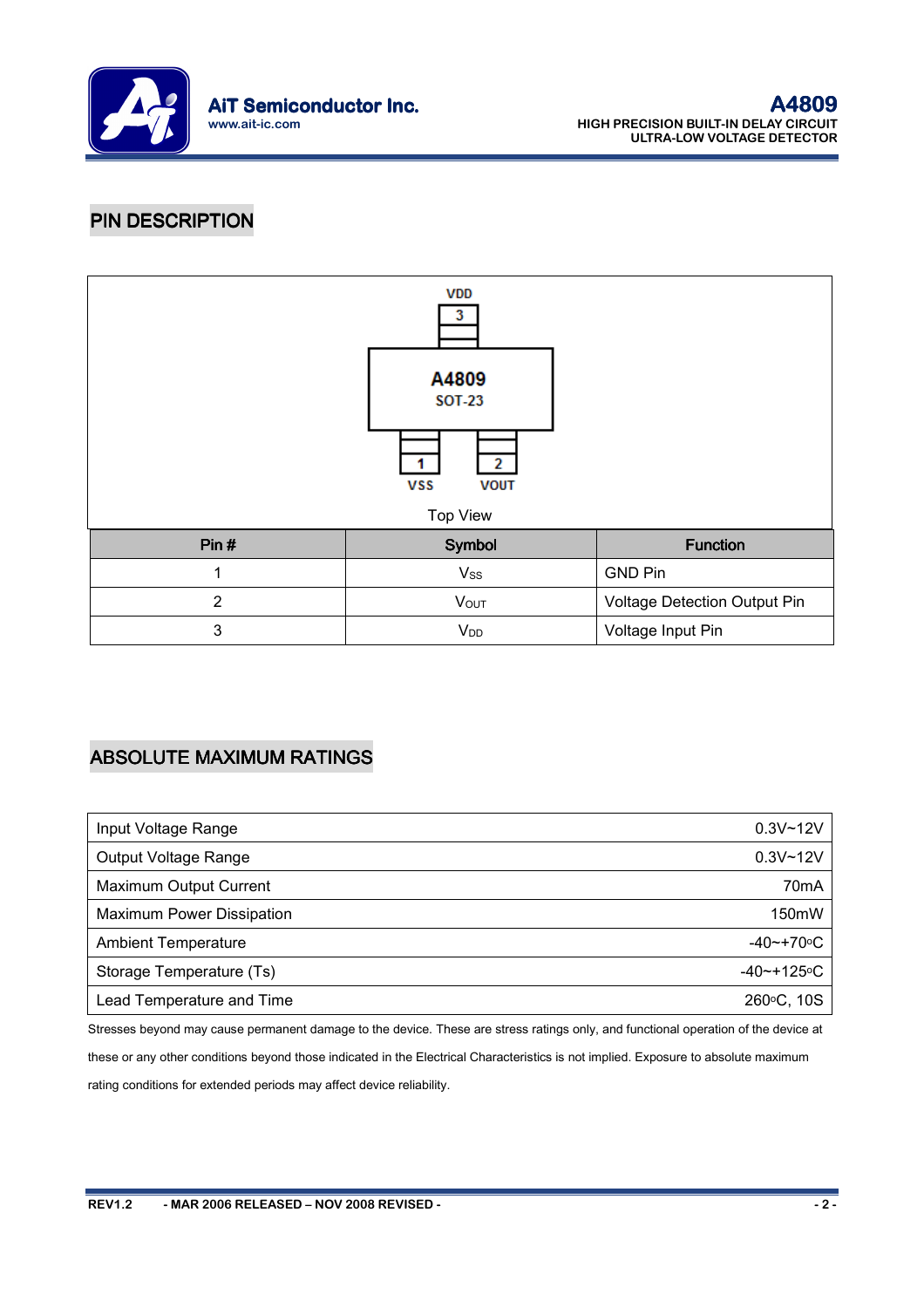

# **ELECTRICAL CHARACTERISTICS**

(Test Condition: TOPT=25oC, unless otherwise noted.)

1. A4809-090D (0.9V)

| Symbol                  | <b>Parameter</b>           | <b>Conditions</b>                             | Min   | <b>Typ</b> | <b>Max</b> | Unit |
|-------------------------|----------------------------|-----------------------------------------------|-------|------------|------------|------|
| $-VDET$                 | Detector Threshold         |                                               | 0.882 | 0.9        | 0.918      | V    |
| lss                     | <b>Current Consumption</b> | $V_{DD} = 2.9V$                               |       |            | 1.5        | uA   |
| <b>V</b> <sub>DDH</sub> | Maximum Operating Voltage  |                                               |       |            | 10         | V    |
| <b>V</b> <sub>DDL</sub> | Minimum Operating Voltage  |                                               |       | 0.5        |            | V    |
| <b>I</b> OUT            | <b>Output Current</b>      | <b>Nch</b>                                    |       |            |            |      |
|                         |                            | $V_{DS} = 0.05V$ , $V_{DD} = 0.7V$            | 0.01  | 0.05       |            | mA   |
|                         |                            | V <sub>DS</sub> =0.50V, V <sub>DD</sub> =0.8V | 0.05  | 0.50       |            |      |
|                         |                            | Pch                                           |       |            |            |      |
|                         |                            | $V_{DS} = -2.1V$ , $V_{DD} = 4.5V$            | 1.0   | 2.0        |            |      |

#### 2. A4809-263D (2.63V)

| Symbol            | Parameter                  | <b>Conditions</b>                             | Min   | <b>Typ</b> | <b>Max</b> | Unit |
|-------------------|----------------------------|-----------------------------------------------|-------|------------|------------|------|
| -V <sub>DET</sub> | Detector Threshold         |                                               | 2.577 | 2.63       | 2.682      | ν    |
| lss.              | <b>Current Consumption</b> | $V_{DD} = 4.7V$                               |       | 0.5        |            | uA   |
| <b>VDDH</b>       | Maximum Operating Voltage  |                                               |       |            | 10         | V    |
| V <sub>DDL</sub>  | Minimum Operating Voltage  |                                               |       | 0.5        |            |      |
| <b>I</b> OUT      | <b>Output Current</b>      | <b>Nch</b>                                    |       |            |            |      |
|                   |                            | V <sub>DS</sub> =0.05V, V <sub>DD</sub> =0.7V | 0.01  | 0.05       |            |      |
|                   |                            | Pch                                           |       |            |            | mA   |
|                   |                            | $V_{DS} = -2.1V$ , $V_{DD} = 4.5V$            | 1.0   | 2.0        |            |      |

3. A4809-270D (2.7V)

| Symbol            | Parameter                  | <b>Conditions</b>                  | <b>Min</b> | <b>Typ</b> | <b>Max</b> | Unit |
|-------------------|----------------------------|------------------------------------|------------|------------|------------|------|
| -V <sub>DET</sub> | Detector Threshold         |                                    | 2.646      | 2.70       | 2.754      |      |
| lss               | <b>Current Consumption</b> | $V_{DD} = 4.7V$                    |            | 0.5        |            | uA   |
| <b>VDDH</b>       | Maximum Operating Voltage  |                                    |            |            | 10         |      |
| V <sub>DDL</sub>  | Minimum Operating Voltage  |                                    |            | 0.5        |            |      |
| <b>I</b> out      | <b>Output Current</b>      | <b>Nch</b>                         |            |            |            |      |
|                   |                            | $V_{DS} = 0.05V$ , $V_{DD} = 0.7V$ | 0.01       | 0.05       |            |      |
|                   |                            | Pch                                |            |            |            | mA   |
|                   |                            | $V_{DS} = -2.1V$ , $V_{DD} = 4.5V$ | 1.0        | 2.0        |            |      |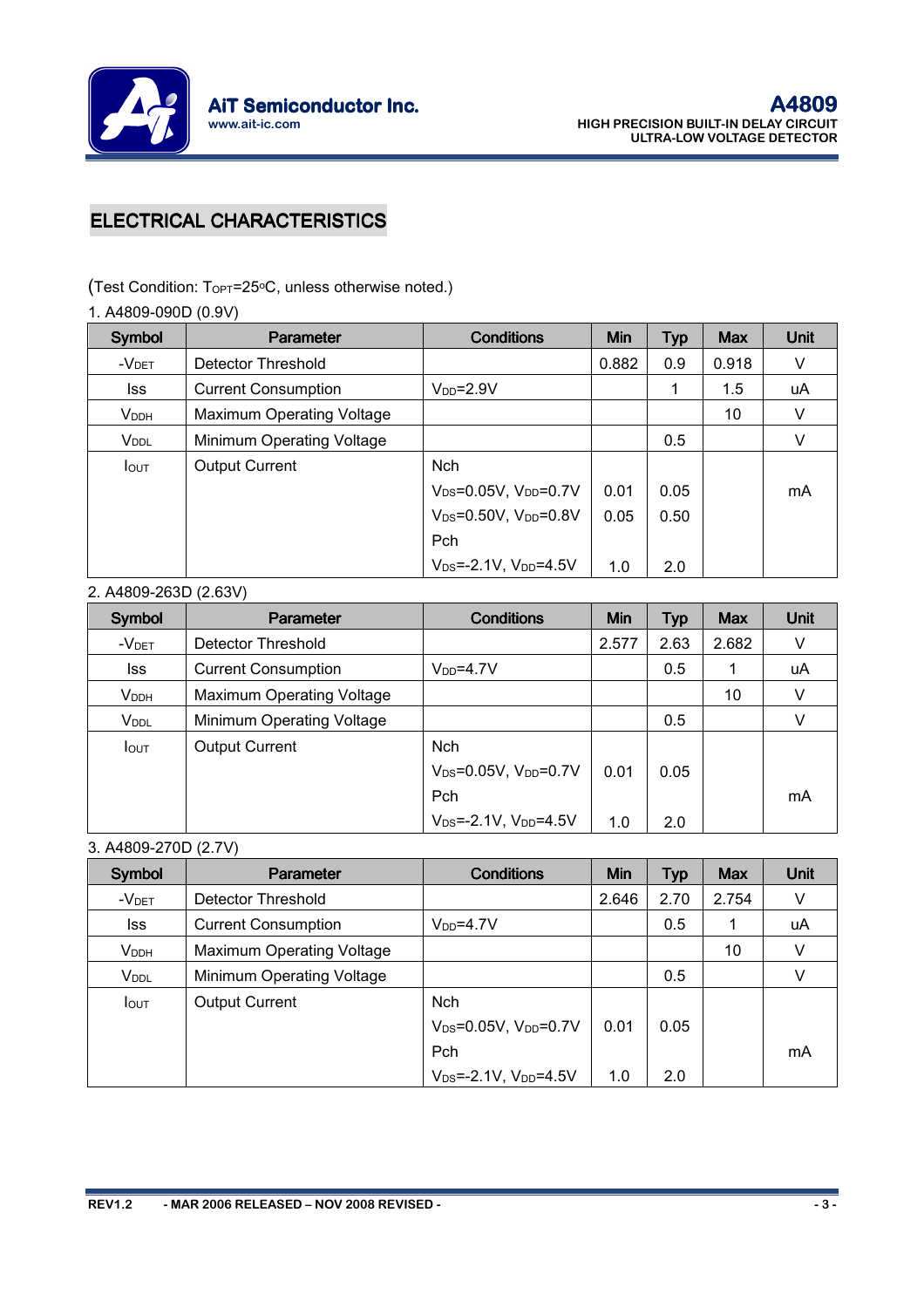

#### 4. A4809-293D (2.93V)

| Symbol                  | <b>Parameter</b>                 | <b>Conditions</b>                             | <b>Min</b> | <b>Typ</b> | <b>Max</b> | Unit |
|-------------------------|----------------------------------|-----------------------------------------------|------------|------------|------------|------|
| $-VDET$                 | Detector Threshold               |                                               | 2.871      | 2.93       | 3.516      |      |
| lss                     | <b>Current Consumption</b>       | $V_{DD} = 5.0V$                               |            | 0.5        |            | uA   |
| <b>V</b> <sub>DDH</sub> | <b>Maximum Operating Voltage</b> |                                               |            |            | 10         |      |
| V <sub>DDL</sub>        | Minimum Operating Voltage        |                                               |            | 0.5        |            |      |
| <b>I</b> out            | <b>Output Current</b>            | <b>Nch</b>                                    |            |            |            |      |
|                         |                                  | V <sub>DS</sub> =0.05V, V <sub>DD</sub> =0.7V | 0.01       | 0.05       |            |      |
|                         |                                  | Pch                                           |            |            |            | mA   |
|                         |                                  | $V_{DS} = -2.1V$ , $V_{DD} = 4.5V$            | 1.0        | 2.0        |            |      |

#### 5. A4809-300D (3.0V)

| Symbol                  | Parameter                  | <b>Conditions</b>                             | Min  | <b>Typ</b> | <b>Max</b> | Unit |
|-------------------------|----------------------------|-----------------------------------------------|------|------------|------------|------|
| -V <sub>DET</sub>       | Detector Threshold         |                                               | 2.94 | 3.0        | 3.06       |      |
| lss                     | <b>Current Consumption</b> | $V_{DD} = 5.0V$                               |      | 0.5        |            | uA   |
| <b>V</b> <sub>DDH</sub> | Maximum Operating Voltage  |                                               |      |            | 10         |      |
| V <sub>DDL</sub>        | Minimum Operating Voltage  |                                               |      | 0.5        |            |      |
| $I_{\text{OUT}}$        | <b>Output Current</b>      | <b>Nch</b>                                    |      |            |            |      |
|                         |                            | V <sub>DS</sub> =0.05V, V <sub>DD</sub> =0.7V | 0.01 | 0.05       |            |      |
|                         |                            | Pch                                           |      |            |            | mA   |
|                         |                            | $V_{DS} = -2.1V$ , $V_{DD} = 4.5V$            | 1.0  | 2.0        |            |      |

#### 6. A4809-340D (3.4V)

| Symbol                  | <b>Parameter</b>                 | <b>Conditions</b>                  | Min   | <b>Typ</b> | <b>Max</b> | Unit |
|-------------------------|----------------------------------|------------------------------------|-------|------------|------------|------|
| -V <sub>DET</sub>       | Detector Threshold               |                                    | 3.332 | 3.4        | 3.468      |      |
| lss                     | <b>Current Consumption</b>       | $V_{DD} = 5.0V$                    |       | 0.5        |            | uA   |
| <b>V</b> <sub>DDH</sub> | <b>Maximum Operating Voltage</b> |                                    |       |            | 10         | V    |
| <b>V</b> <sub>DDL</sub> | Minimum Operating Voltage        |                                    |       | 0.5        |            |      |
| $I_{\text{OUT}}$        | <b>Output Current</b>            | <b>Nch</b>                         |       |            |            |      |
|                         |                                  | $V_{DS} = 0.05V$ , $V_{DD} = 0.7V$ | 0.01  | 0.05       |            |      |
|                         |                                  | Pch                                |       |            |            | mA   |
|                         |                                  | $V_{DS} = -2.1V$ , $V_{DD} = 4.5V$ | 1.0   | 2.0        |            |      |

### 7. A4809-440D (4.4V)

| Symbol            | <b>Parameter</b>           | <b>Conditions</b>                                                                      | <b>Min</b>  | <b>Typ</b>  | <b>Max</b> | Unit |
|-------------------|----------------------------|----------------------------------------------------------------------------------------|-------------|-------------|------------|------|
| -V <sub>DET</sub> | Detector Threshold         |                                                                                        | 4.312       | 4.4         | 4.488      |      |
| lss               | <b>Current Consumption</b> | $V_{DD} = 6.4V$                                                                        |             | 0.5         |            | uA   |
| <b>VDDH</b>       | Maximum Operating Voltage  |                                                                                        |             |             | 10         |      |
| V <sub>DDL</sub>  | Minimum Operating Voltage  |                                                                                        |             | 0.5         |            |      |
| <b>I</b> OUT      | <b>Output Current</b>      | Nch<br>$V_{DS} = 0.05V$ , $V_{DD} = 0.7V$<br>Pch<br>$V_{DS} = -2.1V$ , $V_{DD} = 8.0V$ | 0.01<br>1.5 | 0.05<br>3.0 |            | mA   |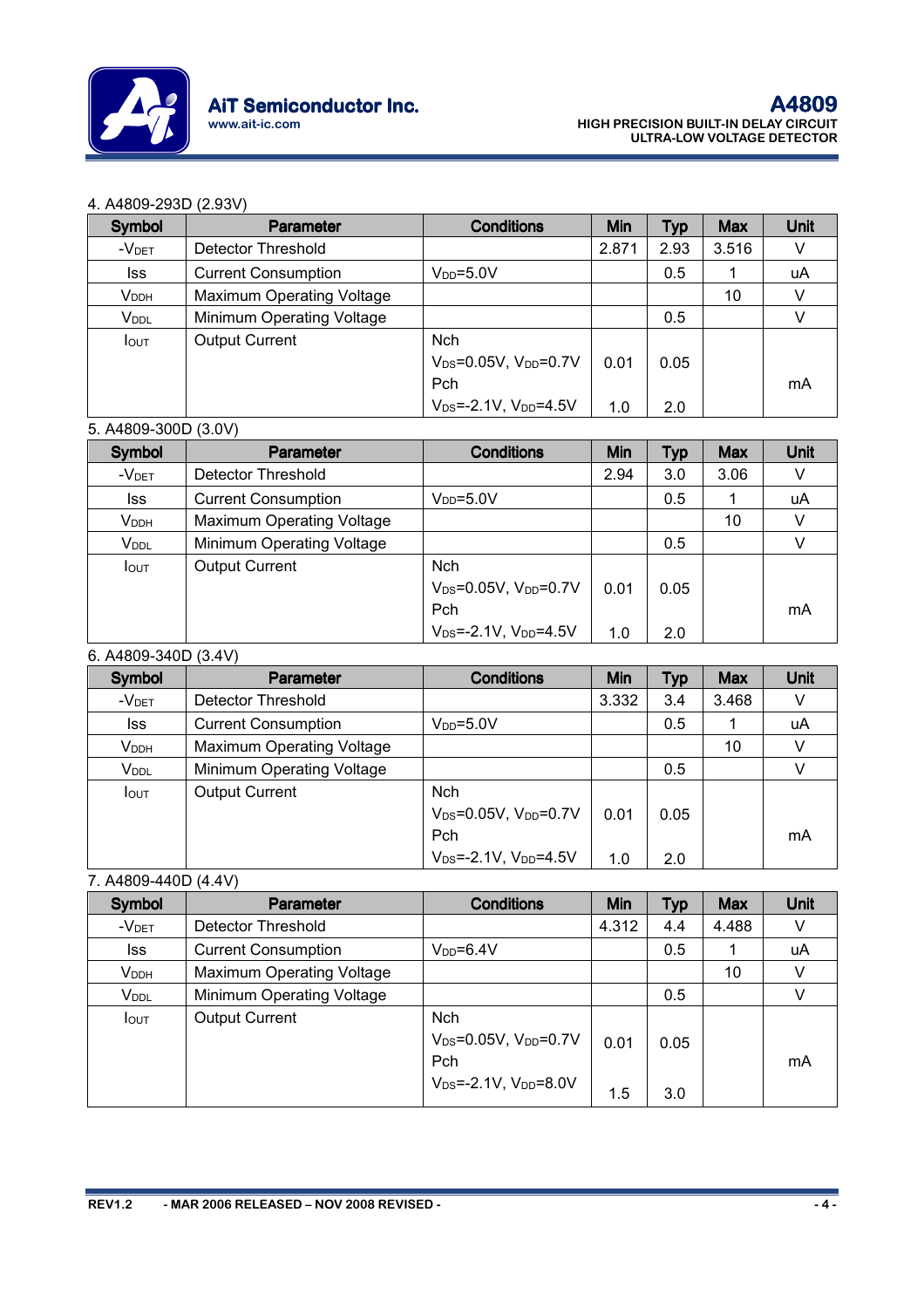

# ELECTRICAL CHARACTERISTICS BY DETECTOR THRESHOLD

|                      |                | <b>Detector Threshold</b> |                |                | <b>Detector Threshold</b>    |                |             | <b>Supply Current</b> |     |             | <b>Supply Current 2</b> |     |
|----------------------|----------------|---------------------------|----------------|----------------|------------------------------|----------------|-------------|-----------------------|-----|-------------|-------------------------|-----|
| Part#                |                |                           |                |                | <b>Hysteresis</b><br>VHYS(V) |                |             | Iss1 (uA)             |     |             | $Iss2$ ( $uA$ )         |     |
|                      | Min            | $-V$ DET $(V)$<br>Typ     | Max            | Min            | Typ                          | Max            | Condition   | Typ                   | Max | Condition   | Typ                     | Max |
| A4809-09             | 0.882          | 0.900                     | 0.918          | 0.018          | 0.036                        | 0.054          |             |                       |     |             |                         |     |
| A4809-10             | 0.980          | 1.000                     | 1.020          | 0.020          | 0.040                        | 0.060          |             |                       |     |             |                         |     |
| A4809-11             | 1.078          | 1.100                     | 1.122          | 0.022          | 0.044                        | 0.066          |             |                       |     |             |                         |     |
| A4809-12             | 1.176          | 1.200                     | 1.224          | 0.024          | 0.048                        | 0.072          |             |                       |     |             |                         |     |
| A4809-13             | 1.274          | 1.300                     | 1.326          | 0.026          | 0.052                        | 0.078          |             |                       |     |             |                         |     |
| A4809-14             | 1.372          | 1.400                     | 1.428          | 0.028          | 0.056                        | 0.084          |             |                       |     |             | 1.0                     | 1.5 |
| A4809-15             | 1.470          | 1.500                     | 1.530          | 0.030          | 0.060                        | 0.090          |             |                       |     |             |                         |     |
| A4809-16             | 1.568          | 1.600                     | 1.632          | 0.032          | 0.064                        | 0.096          |             |                       |     |             |                         |     |
| A4809-17             | 1.666          | 1.700                     | 1.734          | 0.034          | 0.068                        | 0.102          |             |                       |     |             |                         |     |
| A4809-18             | 1.764          | 1.800                     | 1.836          | 0.036          | 0.072                        | 0.108          |             |                       |     |             |                         |     |
| A4809-19             | 1.862          | 1.900                     | 1.938          | 0.038          | 0.076                        | 0.114          |             |                       |     |             |                         |     |
| A4809-20             | 1.960          | 2.000                     | 2.040          | 0.040          | 0.080                        | 0.120          |             |                       |     |             |                         |     |
| A4809-21             | 2.048          | 2.100                     | 2.142          | 0.042          | 0.084                        | 0.126          |             |                       |     |             |                         |     |
| A4809-22             | 2.156          | 2.200                     | 2.244          | 0.044          | 0.088                        | 0.132          |             |                       |     |             |                         |     |
| A4809-23             | 2.254          | 2.300                     | 2.346          | 0.046          | 0.092                        | 0.138          |             |                       |     |             |                         |     |
| A4809-24             | 2.352          | 2.400                     | 2.448          | 0.048          | 0.096                        | 0.144          |             |                       |     |             |                         |     |
| A4809-25             | 2.450          | 2.500                     | 2.550          | 0.050          | 0.100                        | 0.150          |             |                       |     |             |                         |     |
| A4809-26             | 2.548          | 2.600                     | 2.652          | 0.052          | 0.104                        | 0.156          |             |                       |     |             |                         |     |
| A4809-27             | 2.646          | 2.700                     | 2.754          | 0.054          | 0.108                        | 0.162          |             |                       |     |             |                         |     |
| A4809-28             | 2.744          | 2.800                     | 2.856          | 0.056          | 0.112                        | 0.168          |             |                       |     |             |                         |     |
| A4809-29             | 2.842          | 2.900                     | 2.958          | 0.058          | 0.116                        | 0.174          |             |                       |     |             |                         |     |
| A4809-30             | 2.940          | 3.000                     | 3.060          | 0.060          | 0.120                        | 0.180          |             |                       |     |             |                         |     |
| A4809-31             | 3.038          | 3.100                     | 3.162          | 0.062          | 0.124                        | 0.186          |             |                       |     |             |                         |     |
| A4809-32             | 3.136          | 3.2                       | 3.264          | 0.064          | 0.128                        | 0.192          |             |                       |     |             |                         |     |
| A4809-33             | 3.234          | 3.300                     | 3.366          | 0.066          | 0.132                        | 0.198          | $V_{DD}$ =  |                       |     | $V_{DD}$ =  |                         |     |
| A4809-34             | 3.332          | 3.400                     | 3.468          | 0.068          | 0.136                        | 0.204          | $(V_{DET})$ | 0.5                   | 1.0 | $(V_{DET})$ |                         |     |
| A4809-35             | 3.430          | 3.500                     | 3.570          | 0.070          | 0.140                        | 0.210          | $+0.1V$     |                       |     | $+2V$       |                         |     |
| A4809-36             | 3528           | 3.600                     | 3.672          | 0.p72          | 0.144                        | 0.216          |             |                       |     |             |                         |     |
| A4809-37             | 3.626          | 3.700                     | 3.774          | 0.074          | 0.148                        | 0.222          |             |                       |     |             |                         |     |
| A4809-38             | 3.724          | 3.800                     | 3.876          | 0.076          | 0.152                        | 0.228          |             |                       |     |             |                         |     |
| A4809-39             | 3.822          | 3.900                     | 3.978          | 0.078          | 0.156                        | 0.234          |             |                       |     |             |                         |     |
| A4809-40             | 3.920          | 4.000                     | 4.080          | 0.080          | 0.160                        | 0.240          |             |                       |     |             | 0.5                     | 1.0 |
| A4809-41             | 4.018          | 4.100                     | 4.182          | 0.082          | 0.164                        | 0.246          |             |                       |     |             |                         |     |
| A4809-42             | 4.116          | 4.200                     | 4.284          | 0.084          | 0.168                        | 0.252          |             |                       |     |             |                         |     |
| A4809-43             | 4.214          | 4.300                     | 4.386          | 0.086          | 0.172                        | 0.258          |             |                       |     |             |                         |     |
| A4809-44             | 4.312          | 4.400                     | 4.488          | 0.088          | 0.176                        | 0.264          |             |                       |     |             |                         |     |
| A4809-45             | 4.410          | 4.500                     | 4.590          | 0.090          | 0.180                        | 0.270          |             |                       |     |             |                         |     |
| A4809-46             | 4.508          | 4.600                     | 4.692          | 0.092          | 0.184                        | 0.276          |             |                       |     |             |                         |     |
| A4809-47             | 4.606          | 4.700                     | 4.794          | 0.094          | 0.188                        | 0.282          |             |                       |     |             |                         |     |
| A4809-48             | 4.704          | 4.800                     | 4.896          | 0.096          | 0.192                        | 0.288          |             |                       |     |             |                         |     |
| A4809-49             | 4.802          | 4.900                     | 4.998          | 0.098          | 0.196                        | 0.294          |             |                       |     |             |                         |     |
| A4809-50             | 4.900          | 5.000                     | 5.100          | 0.100          | 0.200                        | 0.300          |             |                       |     |             |                         |     |
| A4809-51             | 4.998          | 5.100                     | 5.202          | 0.102          | 0.204                        | 0.306          |             |                       |     |             |                         |     |
| A4809-52<br>A4809-53 | 5.096          | 5.200<br>5.300            | 5.304          | 0.104<br>0.106 | 0.208                        | 0.312          |             |                       |     |             |                         |     |
| A4809-54             | 5.194<br>5.292 | 5.400                     | 5.406<br>5.508 |                | 0.212                        | 0.318<br>0.324 |             |                       |     |             |                         |     |
| A4809-55             | 5.390          | 5.500                     | 5.610          | 0.108<br>0.110 | 0.216<br>0.220               | 0.330          |             |                       |     |             |                         |     |
| A4809-56             | 5.488          | 5.600                     | 5.712          | 0.112          | 0.224                        | 0.336          |             |                       |     |             |                         |     |
| A4809-57             | 5.586          | 5.700                     | 5.814          | 0.114          | 0.228                        | 0.342          |             |                       |     |             |                         |     |
| A4809-58             | 5684           | 5.800                     | 5.916          | 0.116          | 0.232                        | 0.348          |             |                       |     |             |                         |     |
| A4809-59             | 5.782          | 5.900                     | 6.018          | 0.118          | 0.236                        | 0.354          |             |                       |     |             |                         |     |
| A4809-60             | 5.880          | 6.000                     | 6.120          | 0.120          | 0.240                        | 0.360          |             |                       |     |             |                         |     |
|                      |                |                           |                |                |                              |                |             |                       |     |             |                         |     |

REV1.2 - MAR 2006 RELEASED – NOV 2008 REVISED - - 5 -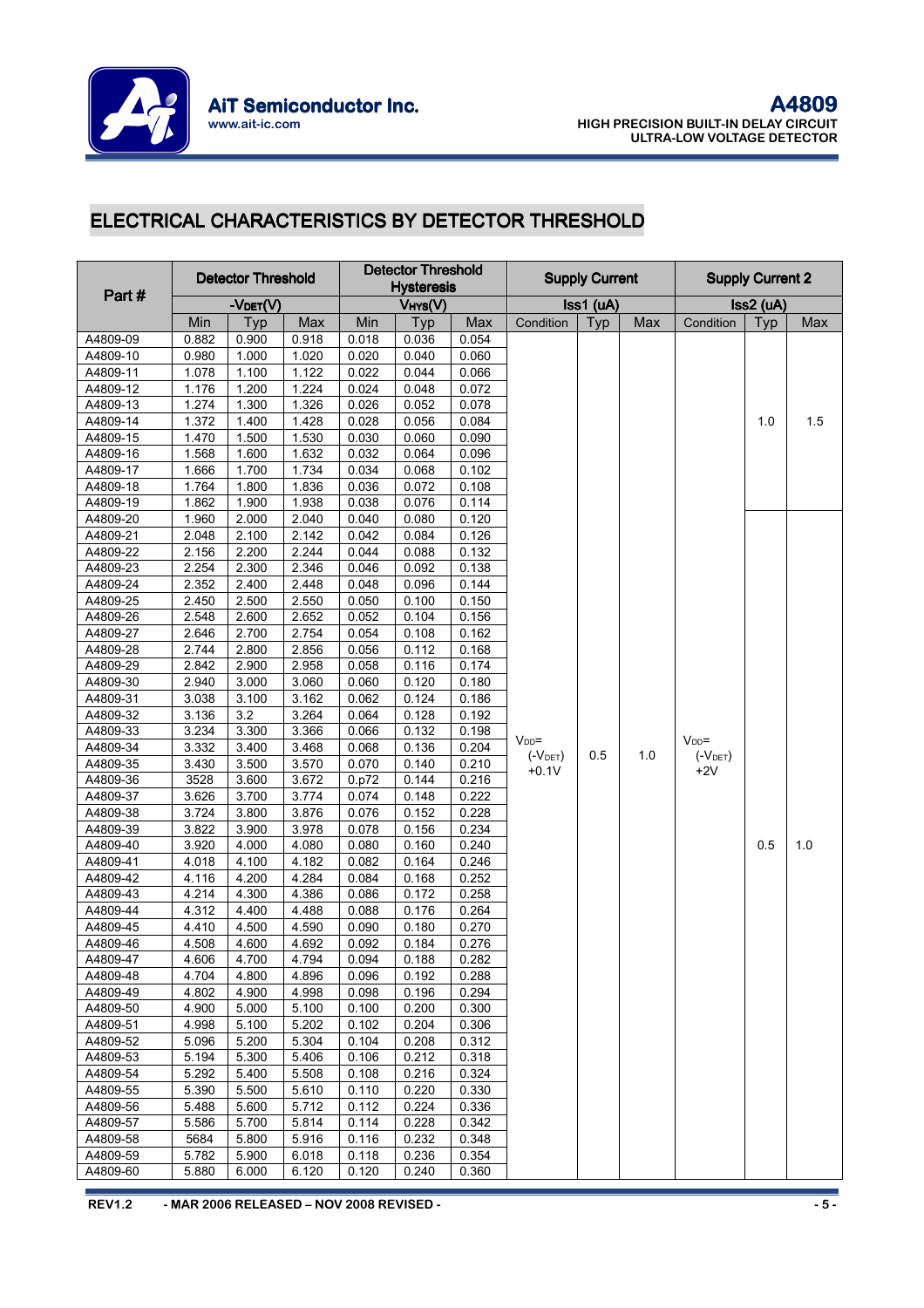

### TYPICAL PERFORMANCE CHARACTERISTIC

1. Output Voltage vs. Input Voltage Detector Threshold=0.9V  $1 F - 0.5$ 











2. Output Voltage vs. Input Voltage Detector Threshold=0.9V



4. Output Voltage vs. Input Voltage Detector Threshold=4.4V



6. Detector Threshold vs. Temperature Detector Threshold=2.7V

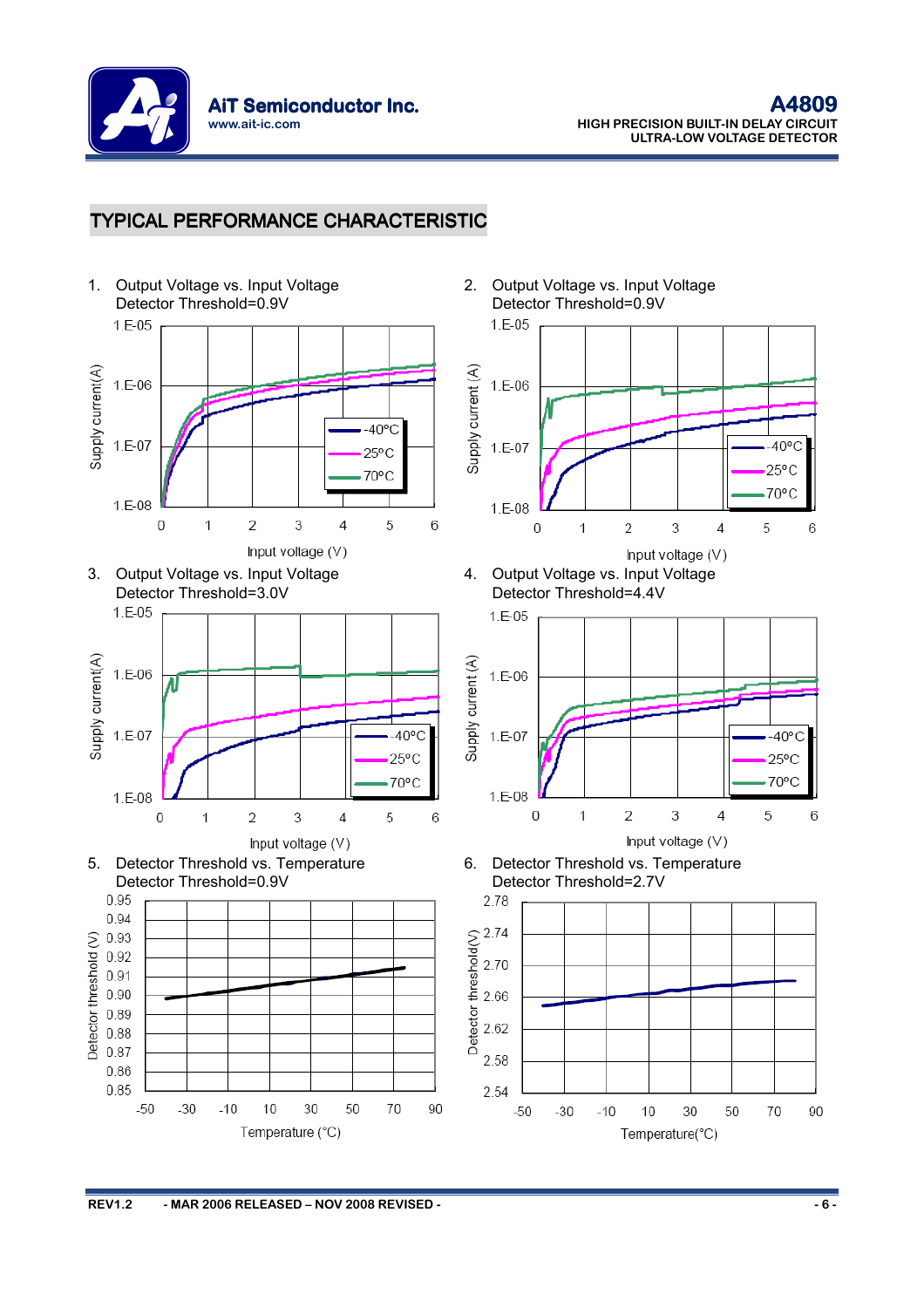

7. Detector Threshold vs. Temperature











8. Nch Driver Output Current vs.  $V_{DS}$ Detector Threshold=4.4V



10. Nch Driver Output Current vs.  $V_{DS}$ Detector Threshold=2.7V



12. Nch Driver Output Current vs. V<sub>DS</sub> Detector Threshold=4.0V

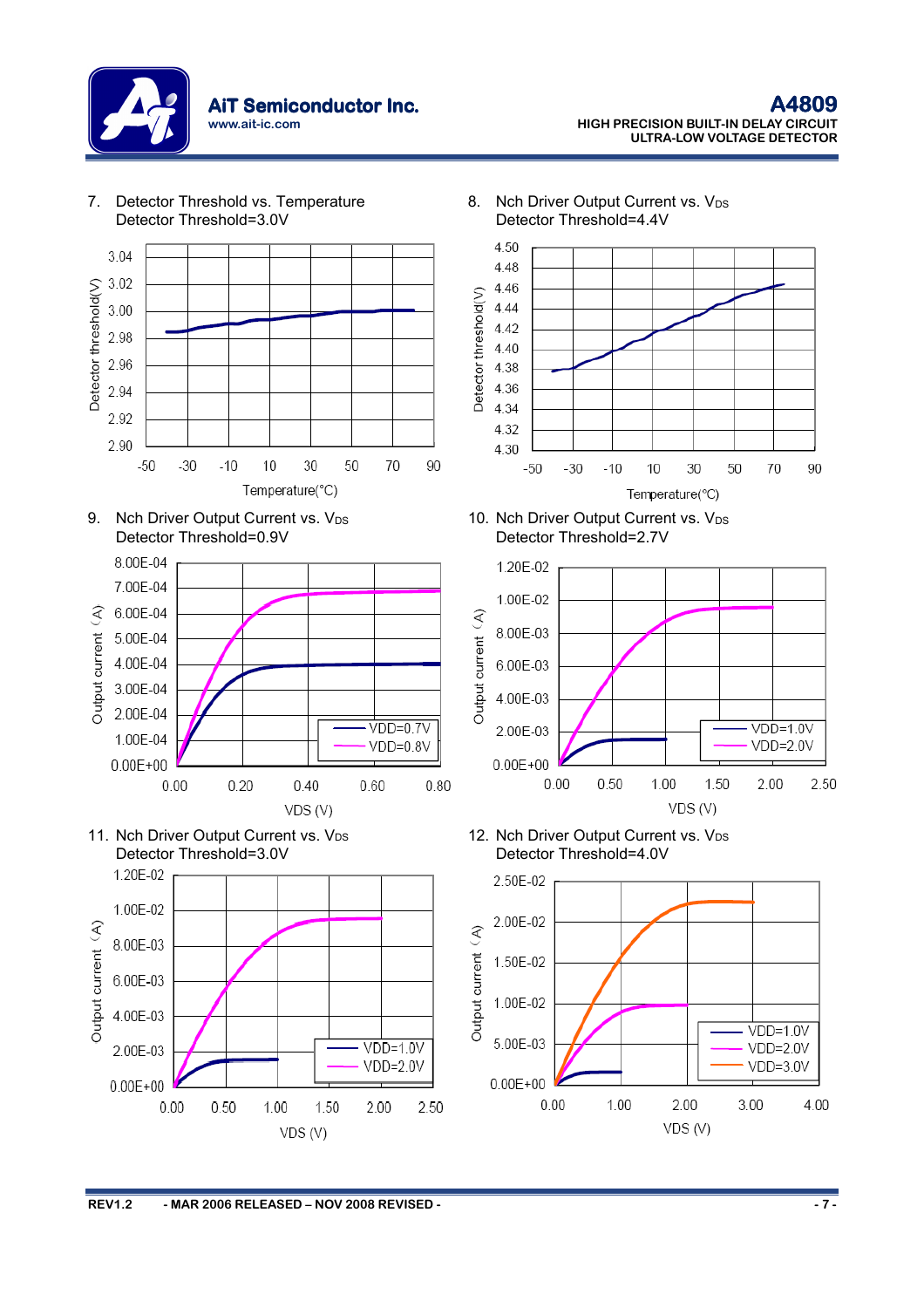

13. Nch Driver Output Current vs. Input Voltage Detector Threshold=2.7V











14. Nch Driver Output Current vs. Input Voltage Detector Threshold=3.0V



16. Pch Driver Output Current vs. Input Current Detector Threshold=2.7V

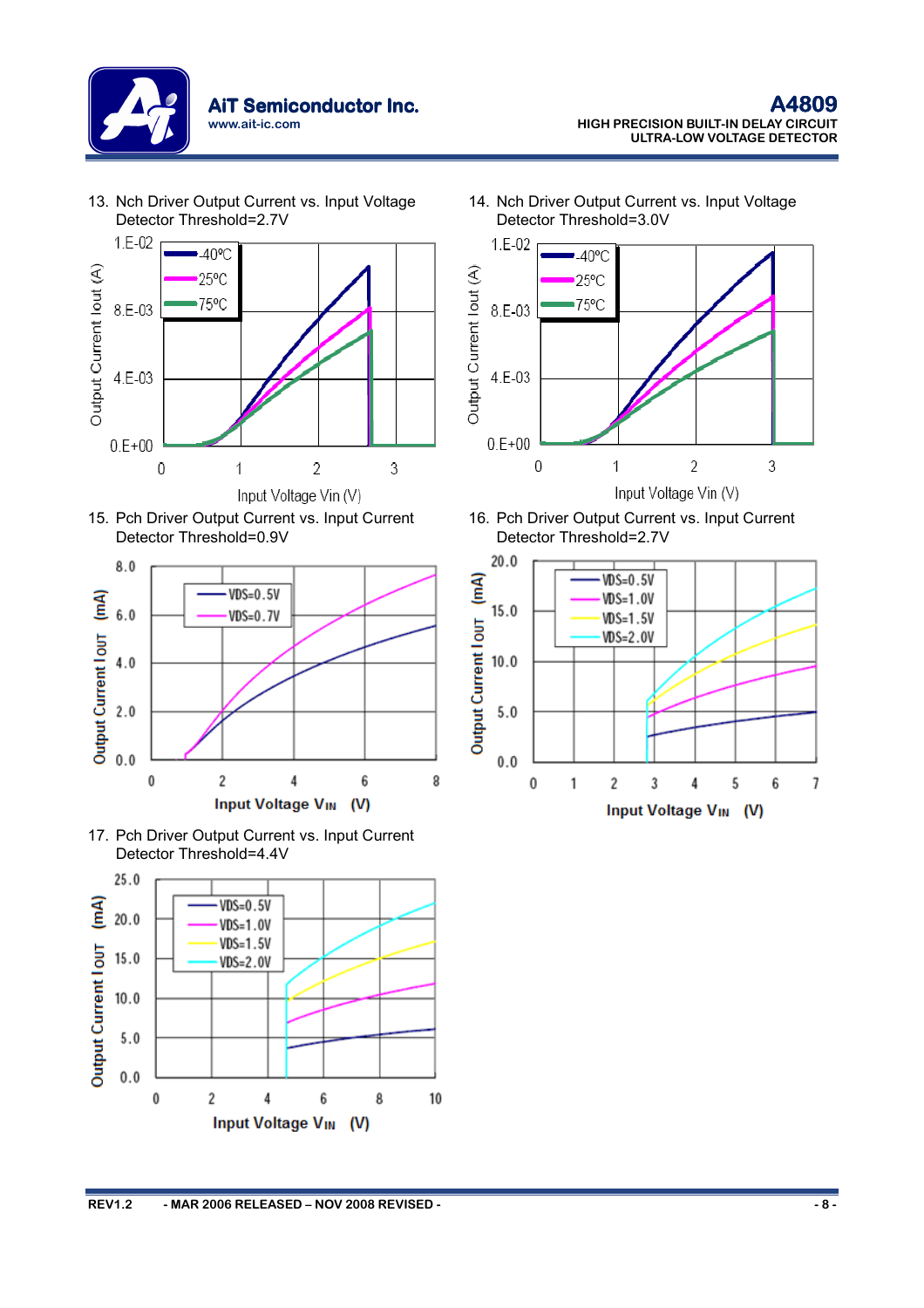

# **BLOCK DIAGRAM**



N Channel Open-Drain



CMOS Output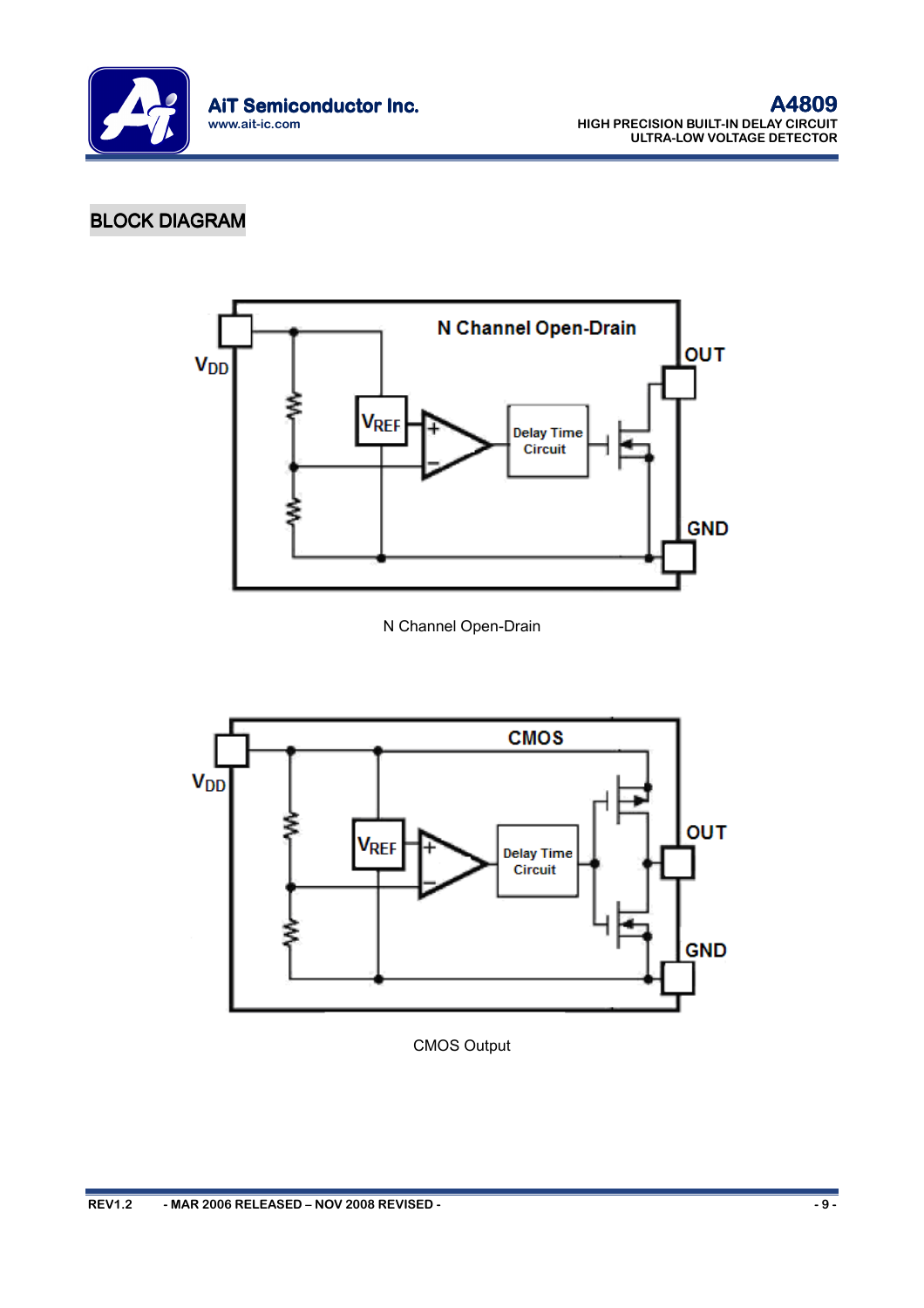

### DETAILED INFORMATION



High precision low temperature co-efficiency reference voltage is applies to the negative input of a comparator. Input voltage, divided by resistor array of Ra and Rb, is applied to the positive input of the comparator. Output of the comparator passes a delay circuit and a series of buffer to drive the output CMOS pair.

 $V_{\text{DET}} = V_{\text{REF}} * (1 = \text{Ra}/Rb)$ 



| <b>No</b> | <b>Operation Status</b>                              | <b>Output Status</b>                                  |
|-----------|------------------------------------------------------|-------------------------------------------------------|
|           | $V_{DD}$ > $V_{DET}$                                 | Output voltage is equal to the supply voltage         |
|           | V <sub>DD</sub> drops below V <sub>DET</sub>         | Output voltage equals to GND level                    |
| Ш         | V <sub>DD</sub> drops further below V <sub>DDL</sub> | Output voltage is undefined                           |
| IV        | V <sub>DD</sub> rises above V <sub>DDL</sub>         | Output voltage equals to GND level                    |
|           | V <sub>DD</sub> rises above V <sub>DET</sub>         | Output voltage equals to supply voltage after T delay |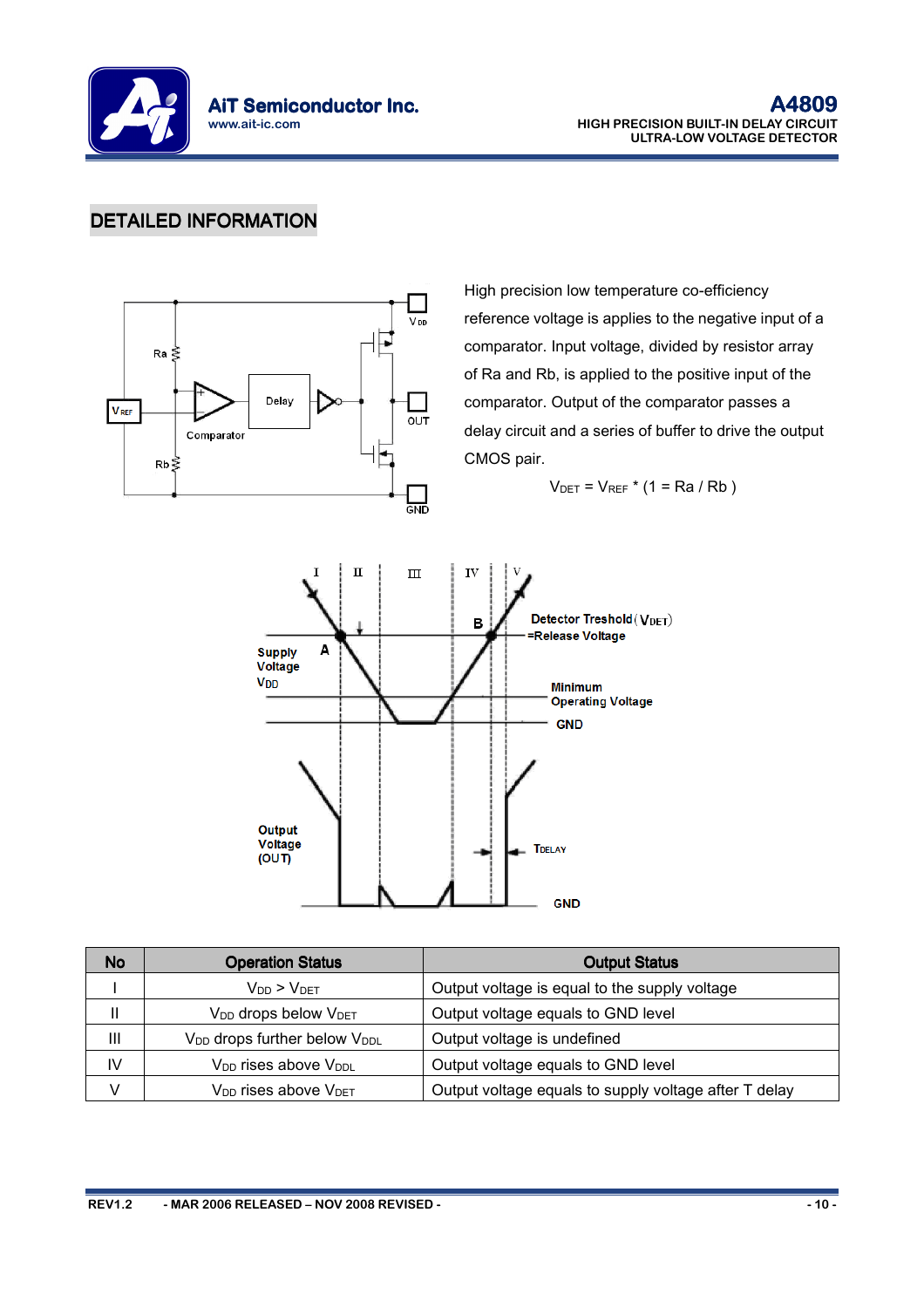

### Test Circuits

A4809 test circuits as follows:



1. Supply Current 2. Detector Threshold



- 3. Nch Drive Output Current 1997 4. Pch Drive Output Current
- 

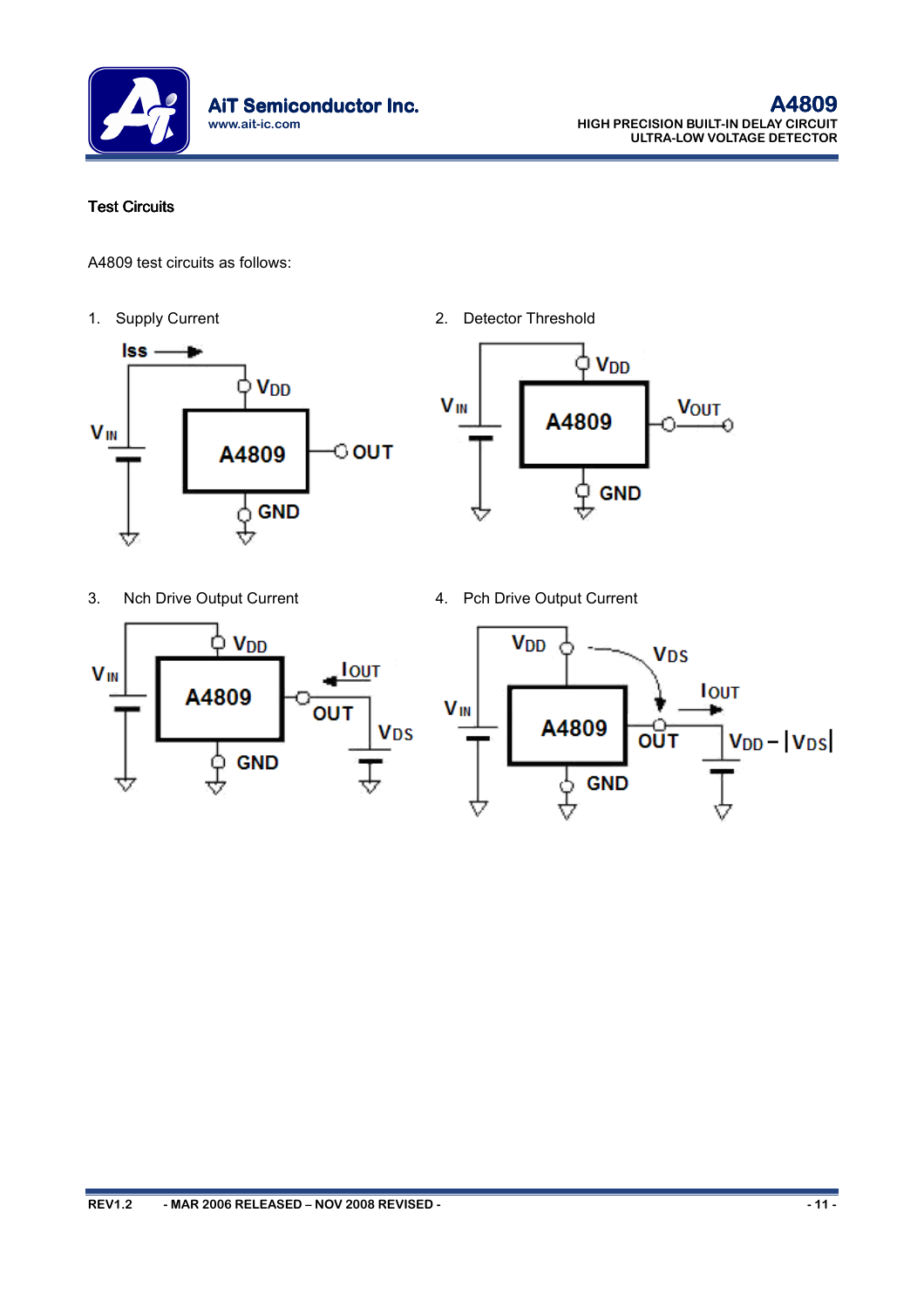

# PACKAGE INFORMATION

Dimension in SOT-23 Package (Unit: mm)





Tape Dimension Tape & Reel Dimension